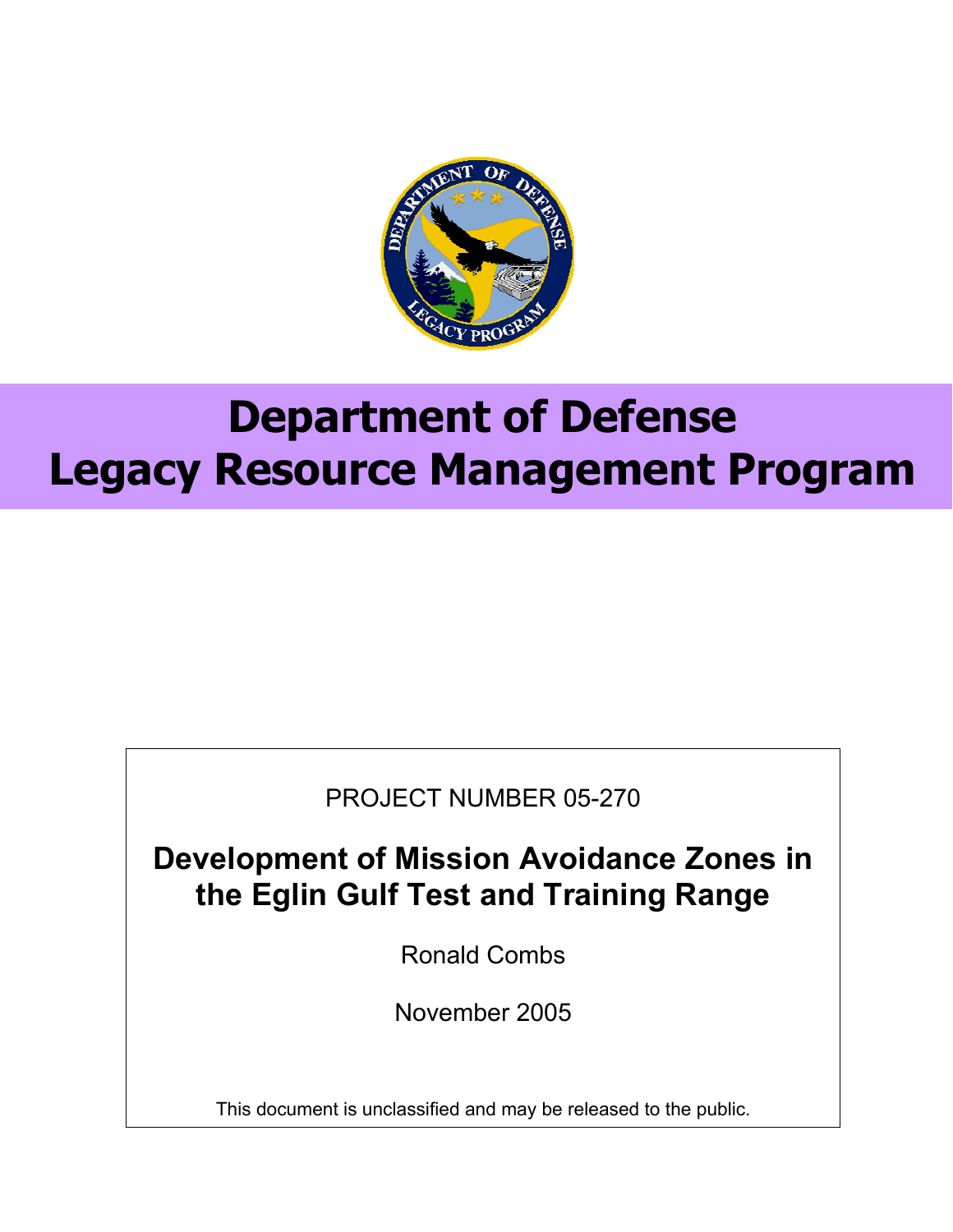## **Development of Mission Avoidance Zones through Habitat Suitability Modeling in the Eglin Gulf Test and Training Range**

## **A Review of the Literature and Results of Interviews with Active Researchers**

#### **Introduction**

Department of Defense (DoD) Water Ranges, such as the Eglin Gulf Test and Training Range (EGTTR), are critical assets in support of weapons systems testing and training. The EGTTR encompasses more than 124,000 square miles in the Gulf of Mexico and supports thousands of Air Force test and training flights annually. In addition, many Navy and Marine Corps activities occur in waters encompassed by the EGTTR. DoD activities in the marine environment are increasingly confronted with environmental scrutiny and compliance challenges. Regulatory agencies and environmental organizations have generally advocated a more stringent interpretation of environmental laws in recent years, and have placed an emphasis on the effects of underwater sounds produced by human activities. This has led to impacts on military test and training activities in terms of increased cost and delays. For example, AFSOC gunnery test missions in the EGTTR were suspended for 3 years (1996 - 1998) due to underwater noise concerns, and consultation with NOAA Fisheries is still ongoing regarding these missions. Often, potential impacts to marine species are assessed based on a presumed random and uniform distribution throughout the range. However, a growing body of evidence points to the fact that marine species are not uniformly distributed, but are often associated with specific oceanographic features such as ocean current confluence zones, areas of upwelling, and seafloor topographic features. Pertinent ocean surface features are readily observed through satellite images.

Eglin AFB proposes to develop the capability to identify mission avoidance zones (MAZ) in the EGTTR based on real-time ocean conditions and features that are likely indicators of marine species presence. The first phase will be collaboration with marine species researchers to identify such indicators. The proposed indicators will then be validated by combining existing animal sighting data with historic ocean satellite data in order to statistically test for correlation. A positive correlation between a species and particular environmental conditions, with an appropriate level of statistical confidence, would allow species presence to be predicted. This report represents the first phase of the project, which entails a review of the pertinent literature and collaboration with researchers.

#### **Review of the Literature**

Habitat suitability modeling (HSM) is a technique that began as a tool for exploring terrestrial species-habitat interactions. However, this technique is being more widely used and further developed to identify habitat types and test hypotheses for marine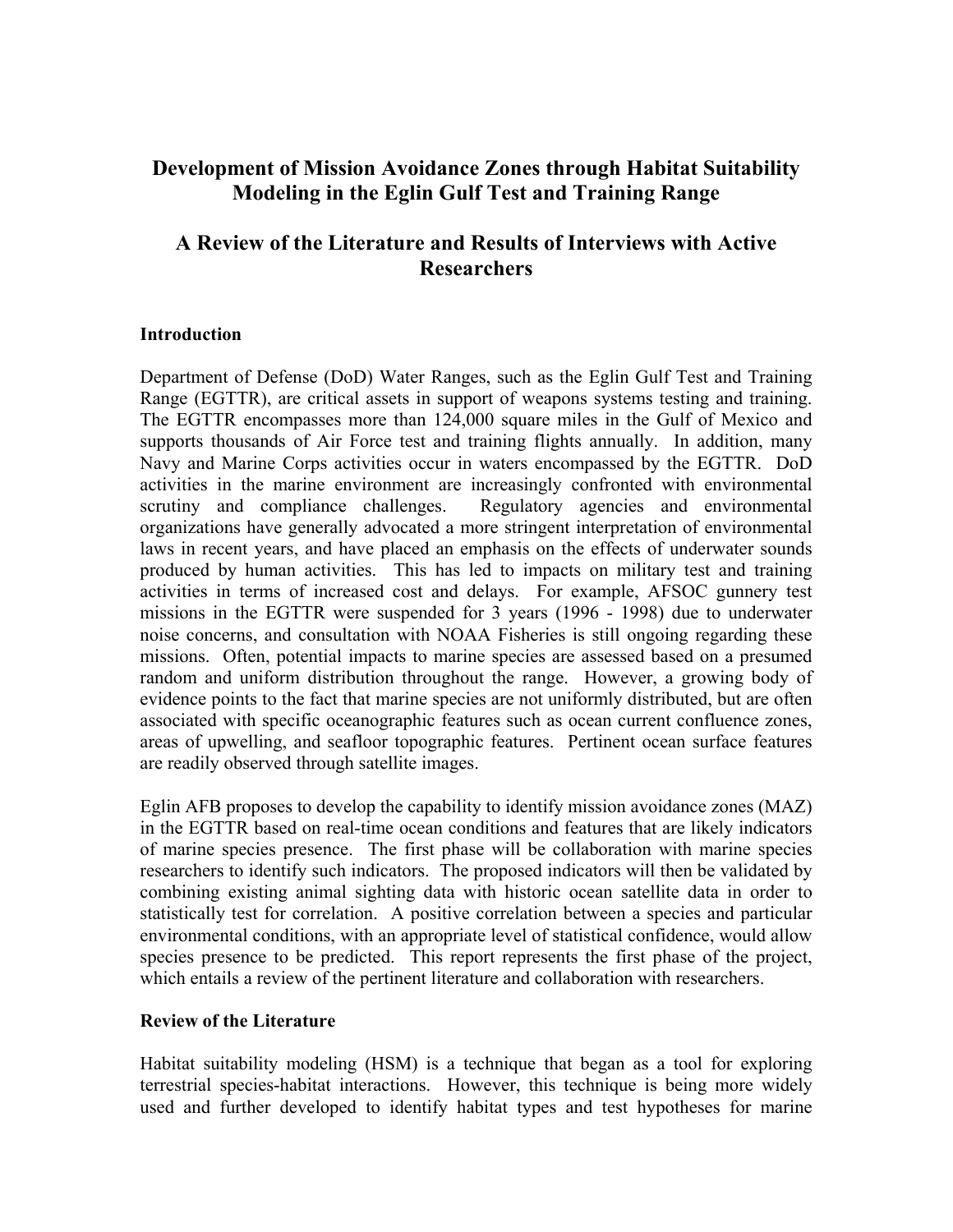species. HSM has been recently used to predict potential distributions of marine species. Modeling can determine areas where a species is most likely to occur, through evaluation of the physical conditions of the marine environment used by that species. An important element of conservation biology includes mapping and analyzing marine habitats in order to predict marine mammal distribution. Marine habitat mapping can be used to assess habitat changes due to natural and anthropogenic impacts, to monitor and protect important marine habitats, to design and locate marine reserves and aquaculture projects, and to determine species distributions and stock assessments (Baxter and Shortis, 2002). Environmental managers can use modeling for endangered species management, reintroduction of species, population viability analysis, and for ecosystem restoration (Hirzel *et al.*, 2004).

Habitat characteristics and environmental factors that have been used in models include depth, substrate type, sea surface temperature, sea floor depth, prey availability, salinity, chlorophyll *a*, currents, exposure, relief, surface roughness, sediment type, and turbidity. These determinants can be sampled either directly or remotely by a variety of methods. Remote methods include aerial photography, satellite imagery, acoustic imagery, transects, and video. Data collected on habitats can then be used in multivariate models to define habitat suitability and to predict species distributions (Baxter and Shortis, 2002).

#### **Modeling Approaches**

Non-statistical, statistical, and individual behavioral modeling approaches can be used in marine habitat modeling. Non-statistical modeling approaches identify habitat and distributions based on observation and literature reviews. This method is simple, quick, and intuitive; however, results may be biased due to the method of data collection. The most common approach employs models that test the statistical association between distribution and surrounding environmental variables. This modeling approach shows gradients within potential habitat and distribution ranges. Additionally, this method can explore and test hypotheses on ecological relationships that occur between marine mammals and their environment. However, data input and computations are intensive, and the data often violate statistical assumptions. Individual behavioral modeling approaches examine the characteristics/behaviors of individuals and their movement across the environment. This method is beneficial because it can simulate movement patterns of marine mammals. Individual behavioral modeling can also explore and test ecological relationships. Challenges associated with this technique include intensive data input/computations and philosophical difficulties (i.e. simplifying complex organisms' behaviors) (Hamazaki, 2004).

Statistical modeling approaches can be further divided into the following categories: density, habitat, hypothesis testing, and Bayesian stochastic. Density modeling uses environmental variables to model spatial/temporal distributions. Techniques include generalized linear models (GLMs), generalized additive models (GAMs), and logistic models. Less emphasis is placed on ecological interpretations, and no definition of the habitat is needed in these models. Habitat modeling examines ecological organization units/habitat in association with marine mammal distributions. This approach requires an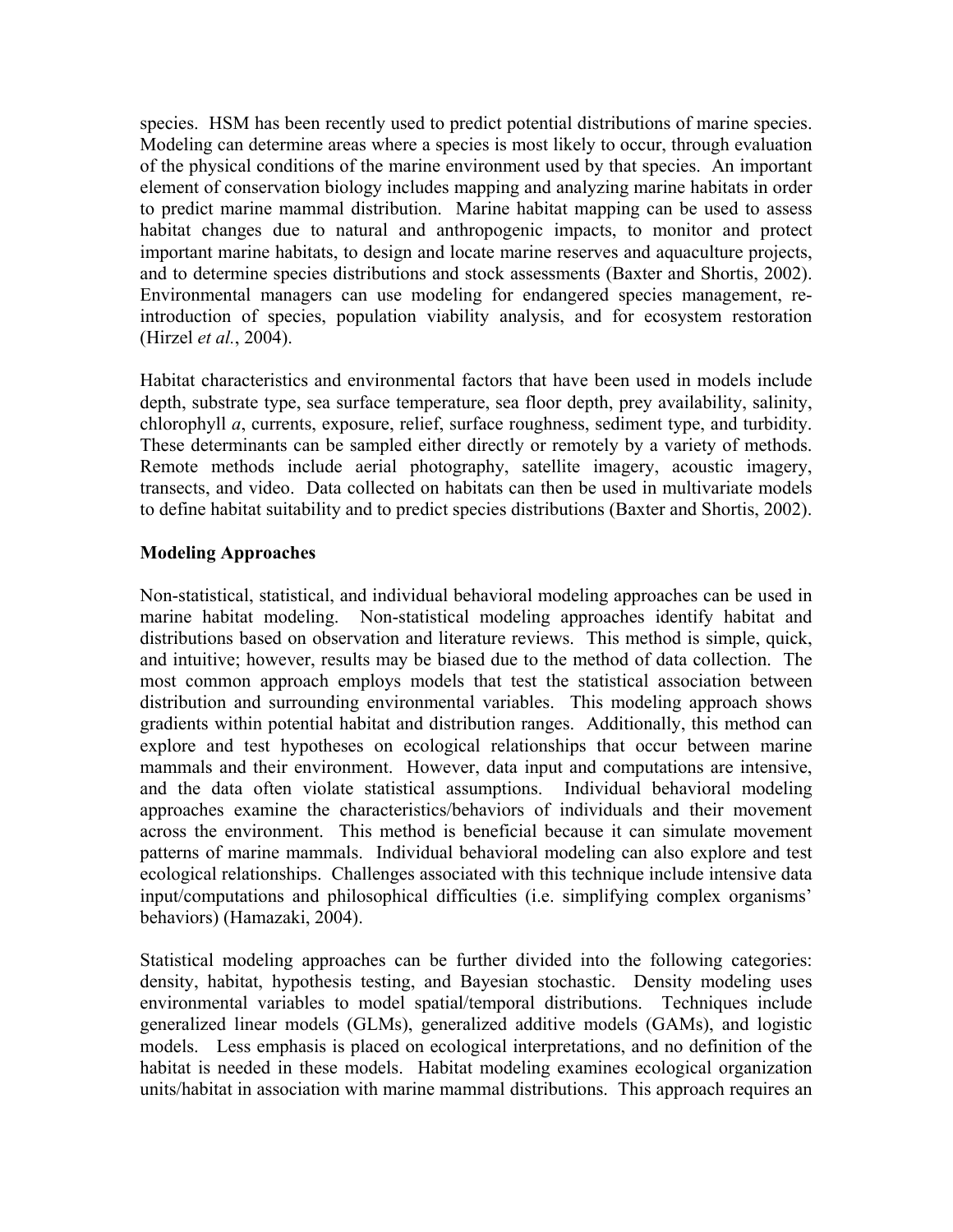understanding of the ecological relationship between marine mammals and features of their habitat. The hypothesis testing approach examines the cause-and-effect of ecological relationships between the environment and marine mammals. This approach requires that researchers formulate a testable hypothesis by collecting data. Additionally, less emphasis is placed on model prediction using this approach. Bayesian modeling uses Bayesian statistics to model distributions based on current and/or historical data observations and environmental conditions. Bayesian statistics can be used in any of the other modeling approaches. This approach requires intensive data input and computations and has philosophical difficulties associated with it (Hamazaki, 2004).

Geographic Information Systems (GIS) provides many capabilities that are useful for distribution and habitat modeling. Areas that GIS proves to be useful include data management, data processing, dynamic mapping, data exploration and visualization, hypothesis testing, and modeling predictions. GIS can be used to process spatially referenced two-dimensional (2-D) data such as slope, distance and area. However, it does not have handling capabilities for three-dimensional (3-D) and four- dimensional (4- D) data sets that are typically associated with oceanographic features, such as latitude, longitude, depth, and time. These 3-D and 4-D data sets can be reduce to conform to the 2-D capabilities of GIS, but the reduction must be based on oceanographic or ecological grounds because habitat studies require an understanding of the variability of spatial and temporal scales in the environment. Biased survey data is often a challenge in using GIS to analyze survey data. This challenge is typically overcome by using raster grids, which requires survey effort to ensure a reasonable representation of relative abundance. Although GIS provides some statistical tools for analysis, alternative tools can be incorporated to improve GIS analysis capabilities. For example, Matlab, ID, PV-Wave and NetCDF, can be used in all phases of research to replicate GIS functionality (Baumgartner, 2001).

#### **Past Modeling Projects**

A recent project conducted in the Faroe-Shetland Channel analyzed dolphin distributions and environmental variables (Hastie et al, 2005). A GAM was applied to passive acoustic survey data to determine the relationship. Data collected in 2001 was used to create models. Then, the data was cross-validated to test the predictive power. During each stage of the model building, predictions were calculated and tested against 2002 data. Results of the models suggested that the most significant influences on the probability of acoustically detecting dolphins during 2001 were the level of noise, and the time of day as well as the month, the water depth, and the surface temperature. Models were also successful in predicting dolphin distribution in 2002. However, some variables that explained within-year patterns of dolphin distribution in 2001 resulted in poor predictions of distributions between years. Overall, water depth seemed to have the greatest influence on dolphin occurrence in the region (Hastie *et al*., 2005).

The models provided important new information on the relationship between environmental determinants and oceanic dolphin habitat in the northeast Atlantic. The models also provide a valuable tool in addressing concerns about potential impacts from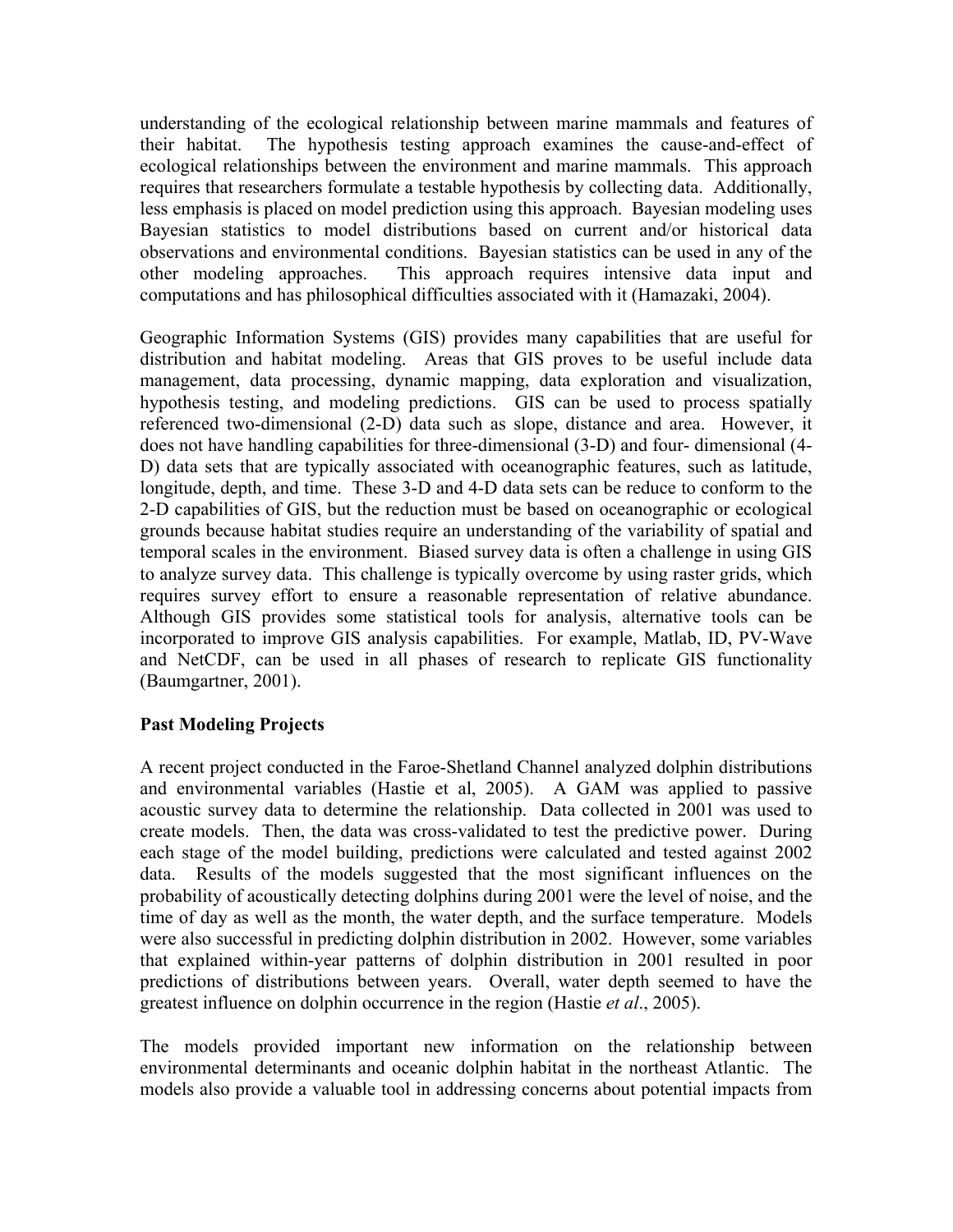anthropogenic activities. The results of the modeling suggest that the relationships between environmental factors and dolphin distributions are non-linear. GAMs provide a flexible framework to identify predictive variables in habitat models without the constraints of using assumptions about underlying relationships. Therefore, using other methods of analysis that rely on those assumptions may not detect or may misinterpret the relationships between environmental determinants and dolphin distribution (Hastie *et al*., 2005).

Another study investigated whether environmental factors can explain/predict the presence and seasonal distribution of dolphins along the Dorset coast (Sykes, 2002). Researchers collected data on salinity, turbidity, sea surface temperature, and chlorophyll *a*. Additionally, the researchers obtained historical datasets to supplement the collected data. These datasets included salinity, sea surface temperature, chlorophyll *a*, and fish catch. The frequency of dolphin sightings was significantly correlated with seasonal and yearly catches of certain types of prey. The presence and seasonal distribution of bottlenose dolphins along the Dorset coast was most significantly influenced by prey availability. Sykes (2002) concluded that conservation and management efforts can be greatly improved by understanding the use(s) of dolphins' preferred habitats, and the motivation(s) for using such habitats.

Tynan *et al*. (2005) conducted a study in the North California Current System which examined the associations between cetacean distribution, oceanographic features, and bioacoustics backscatter. The researchers conducted line-transect surveys of cetaceans, coupled with multidisciplinary surveys of ocean and ecosystem structures. Hydrographic and ecological variables were compared with cetacean presence/absence patterns. These variables included sea surface salinity, sea surface temperature, thermocline depth, halocline depth, chlorophyll maximum, and acoustic backscatter. In addition to these variables, the group also collected information on the distance to the center of the equatorward jet and the distance to the shoreward edge of the upwelling front. Measured oceanographic data explained approximately 94 percent of the variation in cetacean distribution. Upwelling and circulation correlated well with the cetacean survey data. Cetacean distributions were shown to be most strongly influenced by flow-topography interaction (Tynan *et al*., 2005).

### **Ongoing Modeling Projects**

The Strategic Environmental Research and Development Program (SERDP) is currently funding researchers to develop models that the Navy will use to predict marine mammal habitat and distribution along the U.S. Atlantic coast. The models use static and dynamic environmental variables. These variables include sea floor depth, sea surface temperature, and chlorophyll concentration as well as distance to shore, distance to shelf, distance to sea surface temperature front, and distance to chlorophyll concentration fronts. The project uses spatially explicit statistical techniques and modeling approaches to determine how physical habitat features influence the distribution of marine mammals. These approaches include GLMs, GAMs, classification trees, environmental envelope models, canonical correspondence, and Bayesian models. The goals of the project are to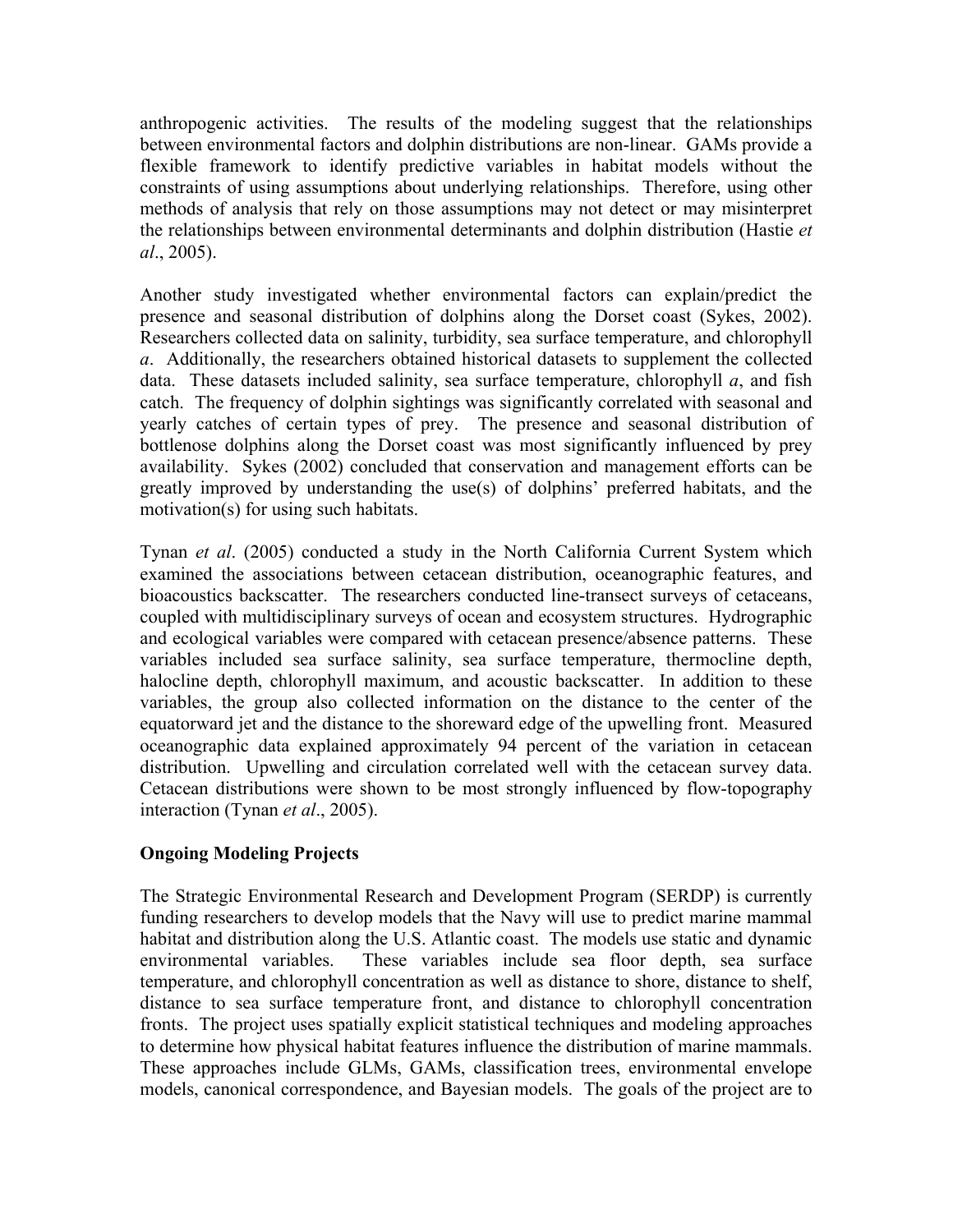allow the Navy to 1) implement improved mitigation procedures to protect marine mammals without compromising training exercises, 2) access archived oceanographic and cetacean distribution data, 3) update climate data sets with real-time information, and 4) analyze marine mammal distribution across multiple forecasting time and space scales. This project was initiated in May 2004 and is expected to be completed in 2007. (Read, ND; Read, 2004; and Read *et al*., 2004)

Other researchers on a partner SERDP project are developing a tool that the Navy will use to estimate seasonal cetacean density. These researchers will build spatially explicit models to predict cetacean density in the North Pacific with the use of a geospatial habitat model. The model will be built using survey and environmental data from 1986 to 2002, which are based on geographically fixed factors and environmental variables. The objective of this project is to better guide the location of Navy activities by improving the ability to estimate cetacean density in smaller geographic areas. The habitat modeling will use GAMs to define cetacean-habitat relationships based on past surveys. Habitat modeling can be used to interpolate cetacean density between transect lines and sightings of each species. The predictive power of the models across seasons will be tested using aerial surveys. The Navy will make more accurate estimations of cetacean abundance within operational areas from the results of this project. The tool will also help to improve the quality of environmental assessments in the analysis of potential impacts to cetaceans from military activities. The anticipated completion date for this project is 2008 (Barlow, 2004).

#### **Gulf of Mexico Cetacean Habitat Studies**

The distribution, abundance, and habitat preferences of five species of cetaceans in the northern Gulf of Mexico were determined from surveys conducted during the spring seasons from 1992 to 1994 (Baumgartner *et al*., 2001). Cetacean habitat distributions were investigated using oceanic variables including depth (digital bathymetry), depth gradient (digital bathymetry), surface temperature (thermosalinograph), surface temperature standard deviation (infrared satellite imagery), surface chlorophyll concentration (surface samples), and epipelagic zooplankton biomass (oblique bongo tows). Additionally, researchers used the depth of the 15°C isotherm (CTD and XBT casts). These variables were chosen for the study either because they represent specific oceanographic and/or physiographic features or conditions, or because some cetacean distributions have been previously associated with these features in the Gulf of Mexico.

Results showed that bottlenose dolphins occurred most frequently in two regions - the shallow continental shelf and the area just seaward of the shelf break. Furthermore, more frequent sightings were made in areas with high surface temperature variability within these regions. This occurrence suggests that an association exists between bottlenose dolphins and ocean fronts. Risso's dolphins occurred more frequently in steeper sections of the upper continental shelf. Pygmy sperm whales and dwarf sperm whales occurred in the same region as Risso's dolphins, but in areas with higher zooplankton biomass. Finally, the pantropical spotted dolphin and sperm whale occurred over the lower continental slope and deep Gulf. However, the occurrence of sperm whales was much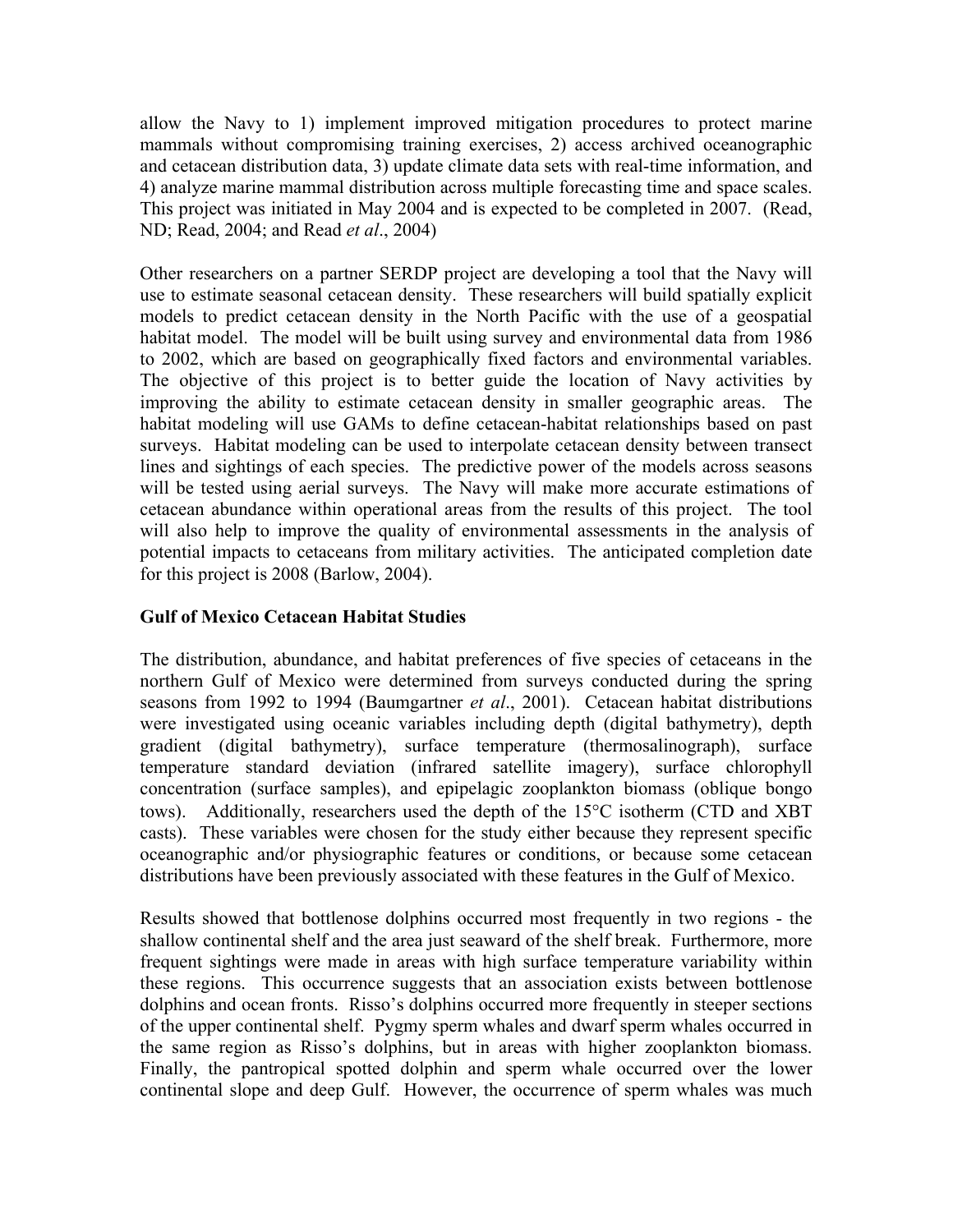less frequent in regions with a deep 15°C isotherm, indicating avoidance of anticyclonic oceanographic features.

Another study that defined cetacean habitats in the northern oceanic Gulf of Mexico used visual surveys and hydrographic collections from ships (Davis *et al.*, 2002). Data on cetacean distribution, zooplankton biomass, and hydrographic features were collected simultaneously during the study. Hydrographic data collection included features such as dynamic sea surface height anomaly, mixed layer depth, 15°C depth, sea surface temperature, ocean depth, and salinity. Zooplankton biomass was estimated using net and acoustic sampling. Results show cetaceans were abundant along the continental slope in areas of cyclonic circulation and high chlorophyll levels. Additionally, a significant correlation was found between high plankton biomass and cetacean distribution. However, this correlation may vary seasonally and inter-annually.

#### **Challenges in Habitat Modeling**

Habitat suitability modeling is in the early stages of development for marine applications. Therefore, challenges and uncertainties exist in both the data used and in the models themselves. Challenges in data availability include the sufficiency of marine mammal and environmental predictor data (i.e. availability versus ecological relationships, indirect versus direct data sources, and scales between species and environmental data). Biased survey data presents another challenge in data source uncertainties. Surveys most often take place in areas where marine mammals are known to occur, and statistical models and relationships are limited to the range of sampled data. Species identification must also be correct. Modeling challenges include under-fitting and over-fitting, scaling, and prediction uncertainties, as well as differences among various modeling techniques and approaches (Hamazaki, 2004).

Uncertainties may arise in predictor variables, which make models imprecise and difficult to interpret. Variables such as sea surface temperature, fronts, chlorophyll, depth, slope, salinity, and currents are easily obtained, but they relate indirectly to distribution and they are unable to explain or predict the nature of the relationship. Other variables, such as prey abundance, prey type, and interspecific and intraspecific interactions, are direct and able to show ecological and theoretical relationships. However, these data are usually more difficult to obtain (Hamazaki, 2004).

#### **Literature Review Summary**

Several modeling approaches exist that can be utilized to model marine mammal habitats and distributions. Each approach has advantages and disadvantages. Therefore, approaches should be chosen based on the objectives of the project and the available data. Non-statistical approaches are better suited for studies that lack sufficient data. Either way, uncertainties associated with the data and with the model should be considered (Hamazaki, 2004). Environmental models have predictive abilities more often when using simple variables. Creating more accurate models requires the collection of more extensive data sets and the use of cross-validation methods. School size models, higher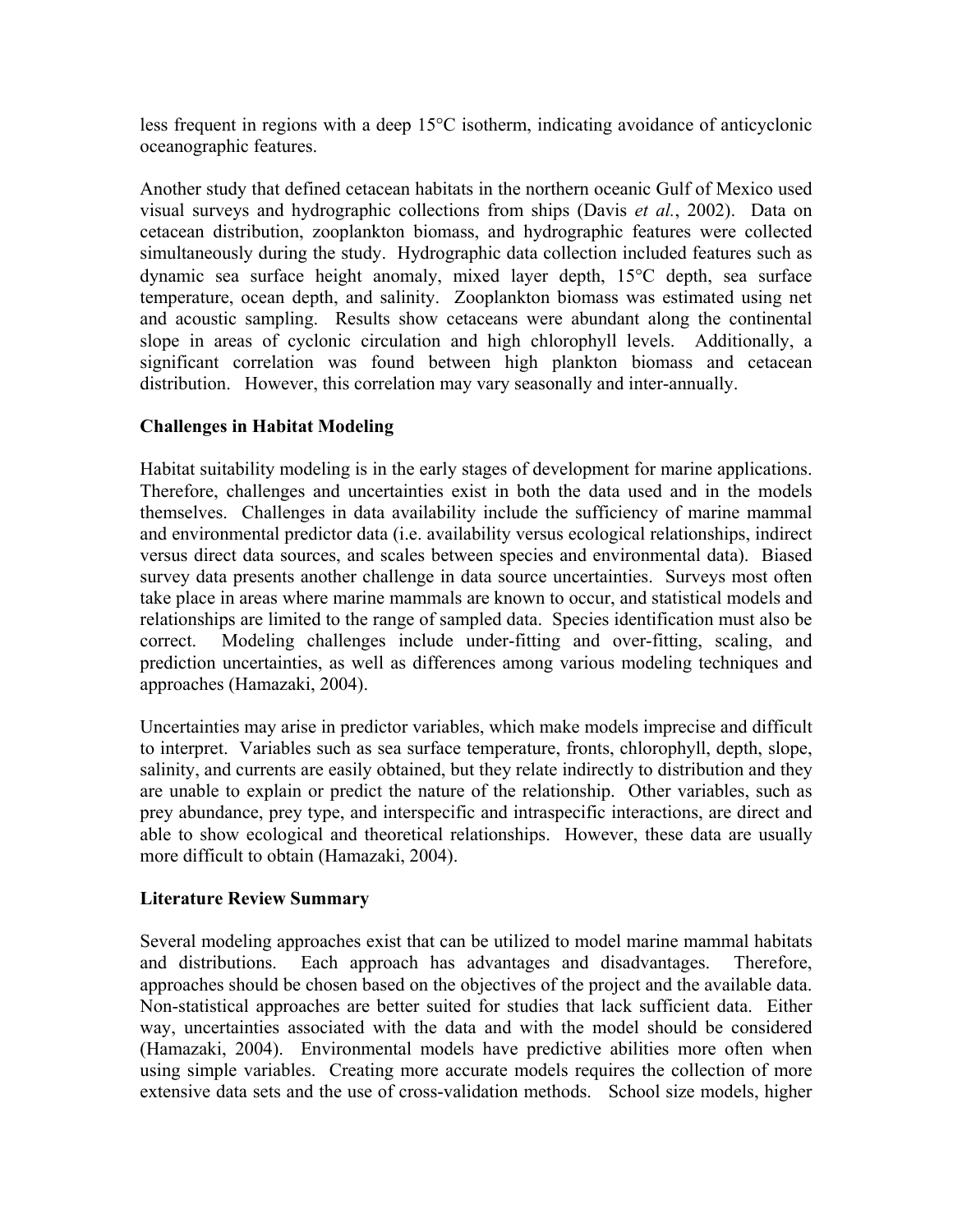trophic level environmental data, and examination of scale issues are some ways in which models can be improved (Forney, 2004).

#### **Interviews with Habitat Suitability Modeling Researchers**

Personal communication with Dr. Andrew J. Read, Duke University Nicholas School of the Environmental and Earth Sciences' Marine Laboratory, revealed that a group of nineteen authors (Redfern *et al*., in press) have conducted a comprehensive literature review on cetacean habitat modeling. Dr. Read, in a telephone interview, explained that the paper provides an overview of the approaches and foundations for modeling, as well as the associated benefits and disadvantages to each. A summary of the findings of this paper, along with discussion of the development of HSM and MAZs for the EGTTR, is given in the following paragraphs.

The purpose of this HSM project is to develop a predictive model that Department of Defense mission planners can use to avoid or minimize potential impacts to marine mammals in the EGTTR. This purpose will lay the foundation for selection of appropriate techniques and of the use of the model in general. Predictive models require a greater amount of certainty on the variables influencing cetacean distribution as compared with other modeling purposes. Additionally, larger data sets are needed to build and validate the models with which planners will rely on their predictive capabilities. These characteristics will likely drive the initial selection of species to be analyzed. Species such as bottlenose dolphin, Atlantic spotted dolphin, sperm whales, and other commonly studied species in the Gulf may be best suited for preliminary predictive analysis.

Redfern *et al*. (in press) conclude that the distribution of dolphins and whales correlates to their role as predators in the food web. Therefore, predictive cetacean assessments and models should take into account the variables that influence prey of the cetaceans that they model. Frequently, modeling is conducted on cetaceans at the mesoscale level. This level examines the interaction of cetaceans with a variety of habitat and water column features. Overall, variables chosen should be based on the established understanding of factors that influence cetacean distribution.

#### **Cetacean and Habitat Data**

Data on cetaceans and their environment can be obtained using a variety of methods. This team will likely rely on the most readily available type for cetaceans in the Gulf, which is shipboard and aerial survey data. However, data from these surveys are just one of the many types of collection methods. Other techniques include tagging, acoustics, focal follows and photo-identification, and opportunistic collections. Furthermore, habitat data may be obtained from *in situ* collections (typically from vessels), from satellite derived data, and from numerical circulation models. It is anticipated that satellite data will be used, which would allow decisions to be made using "real-time" data. The time resolution will need to be investigated in relation to the time lag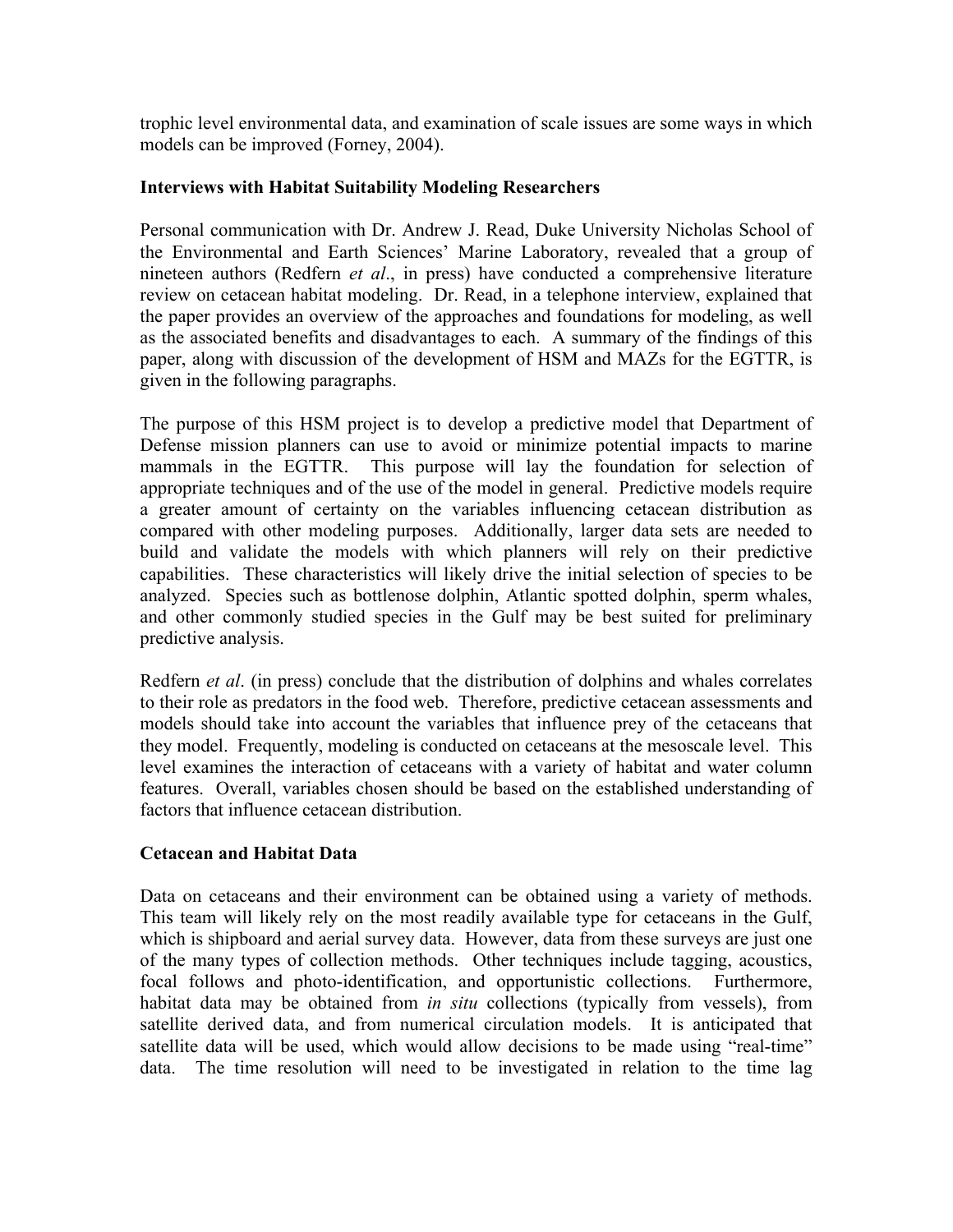associated with satellite data, which is typically constrained to daily updates (Redfern et al, in press).

#### **Models**

Redfern *et al*. (in press) address three general types of models used in cetacean habitat suitability analysis. The first, Environmental Envelope Models, are typically used to address issues that deal with large scale distribution questions. The second type is regression models, which are some of the most commonly used types. GAMs are probably the most commonly used type of regression model. Finally, classification and regression trees are anticipated to be widely used for cetacean habitat suitability modeling in the future. Although no papers that use these trees have yet been published, they can be used to make discrete predictions of relationships between species and their habitat characteristics.

The choice of statistical test will be the primary driver for the type of model used. Typical methods include least squares, maximum likelihood, and Bayesian statistics. To determine the best fit, researchers have used *t*-tests to keep only the significant variables, have used separate tests to assess, fit, and estimate parameter values, and have conducted sequential selection (Redfern *et al*., in press).

Deviance, Akaike's Information Criterion (AIC), Bayes factor, and Bayesian Information Criterion (BIC) can be used to evaluate the models (Redfern *et al*., in press). Each has their own constraints. For example, AIC and Bayes factor can only be used to compare among models. BIC selects simpler models. Penalties increase with an increasing number of variables. All models contain some type of uncertainty, which arises from inherent errors with sampling design and data collection, ecological processes, and model selection. Therefore, uncertainty should be assessed. Four primary methods are used to examine uncertainty in cetacean modeling. They include the use of confidence intervals, bootstrapping and jackknifing techniques, and model averaging. Bootstrapping and jackknifing requires the power and time to conduct iterations of data. Model averaging is generally used to determine best estimates of parameters or model predictions common to all models (Redfern *et al*., in press).

Finally, the model must be evaluated to assess its predictive accuracy and to determine whether the selected model can be used to answer particular questions with respect to ecology or management goals. Statistical tests can be used to evaluate the predictive accuracy and include goodness of fit tests, correlation tests, and probabilities. In the assessment of the latter, the researchers acknowledge that less quantitative information and more qualitative information may be used. Additionally, it is important to evaluate the inherent model error and assess the costs that it creates (Redfern *et al*., in press).

#### **Conclusion**

Each of the aforementioned steps and components of model design are critical areas for the HSM team to explore. The Redfern *et al*. summary paper provides the group with a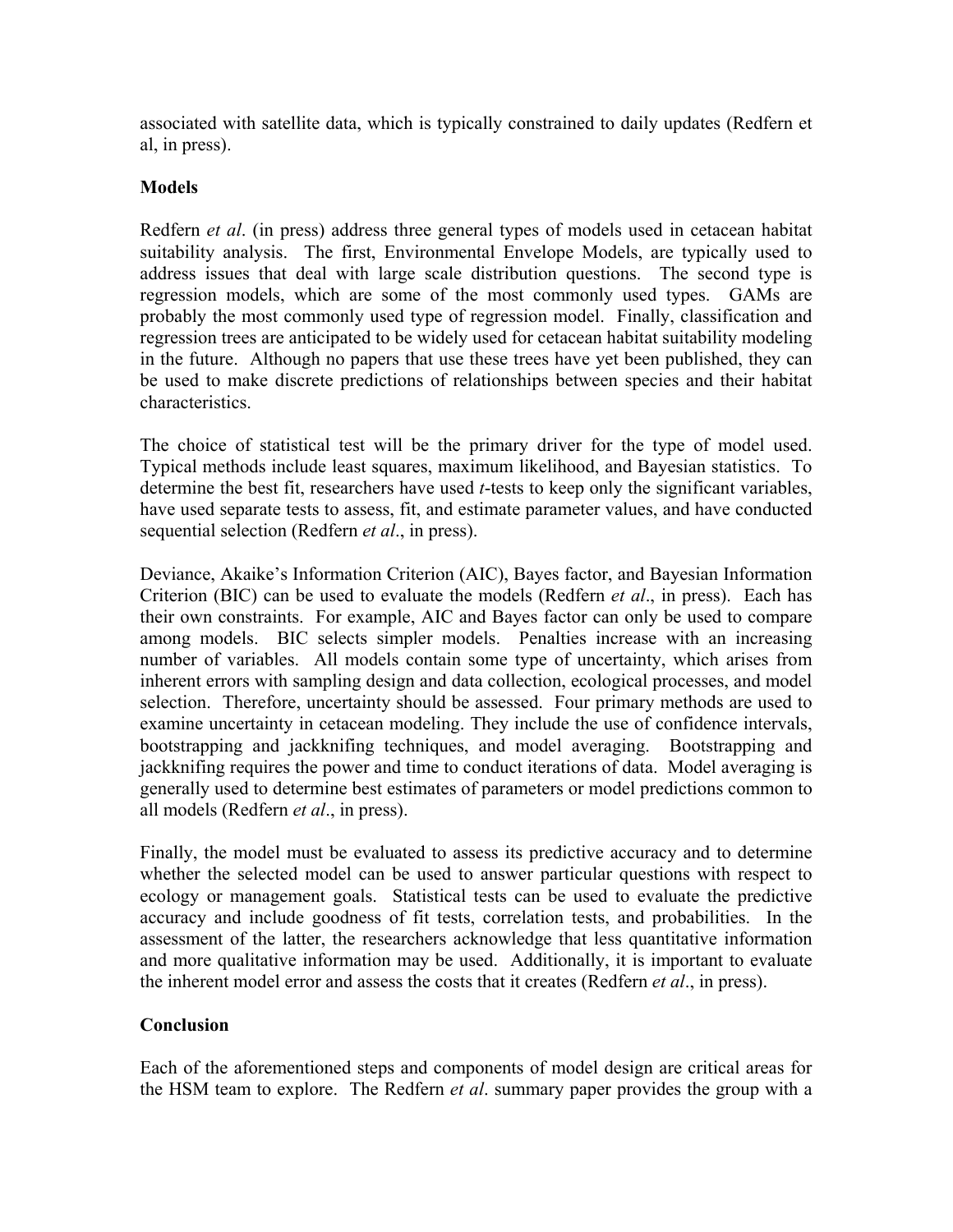foundation to evaluate and formulate the most appropriate techniques and steps required to provide a MAZ modeling tool to mission planners conducting tests in the EGTTR.

#### **References**

- Barlow, J., 2004. Predictive Modeling of Marine Mammal Density from Existing Survey Data and Model Validation Using Upcoming Surveys. Strategic Environmental Research and Development Program, Conservation Project CS-1391. National Oceanic & Atmospheric Administration, Southwest Fisheries Science Center.
- Baumgartner, M., 2001. The Utility of GIS in Characterizing Marine Mammal Distribtuion and Habitat from Survey Data. College of Oceanic and Atmospheric Sciences, Oregon State University.
- Baumgartner, M., K.D. Mullin, L.N. May, and T.D. Leming, 2001. Cetacean habitats in the northern Gulf of Mexico. Fisheries Bulletin, vol. 99, pp 219-239.
- Baxter, K. and Dr. M. Shortis, 2002. Identifying Fish Habitats: the use of spatially explicit habitat modeling and prediction in marine research. Presented at SIRC 2002 – The 14<sup>th</sup> Annual Colloquium of the Spatial Information Research Centre. University of Otago, Dunnedin, New Zealand. 2002 December 3-5.
- Davis, R. W., J.G. Ortega-Ortiz, C.A. Ribic, W.E. Evans, D.C. Biggs, P.H. Ressler, R.B. Cady, R.R. Leban, K.D. Mullin, and B. Würsig, 2002. Cetacean habitat in the northern oceanic Gulf of Mexico. Deep-Sea Research Part I, vol. 49, pp 121-142.
- Forney, K., 2004. Cetacean-Environment Relationships off the U.S. West Coast. SERDP Mammal Modeling Experts' Workshop, Duke University, June 7-9 2004.
- Hamazaki, T., 2004. Overview of Marine Mammal Modeling. SERDP Mammal Modeling Experts' Workshop, Duke University, June 7-9 2004.
- Hastie, G.D., R.J. Swift, G. Slesser, P.M. Thompson and W.R. Turrell, 2005. Environmental models for predicting oceanic dolphin habitat in the Northeast Atlantic. ICES Journal of Marine Science, vol. 62, pp 760-770.
- Hirzel, A. H.,V. Helfer, and F. Metral, 2001. Assessing habitat-suitability models with a virtual species. Ecological Modelling, vol. 145, pp 111-121.
- Read, A., ND. Predictive Habitat Models for Marine Mammals. Partners in Environmental Technology, Conservation Poster No. 251. Duke University Marine Laboratory.
- Read, A., 2004. Predictive Spatial Analysis of Marine Mammal Habitats. Strategic Environmental Research and Development Program, Conservation Project CS-1390. Duke University Marine Laboratory.